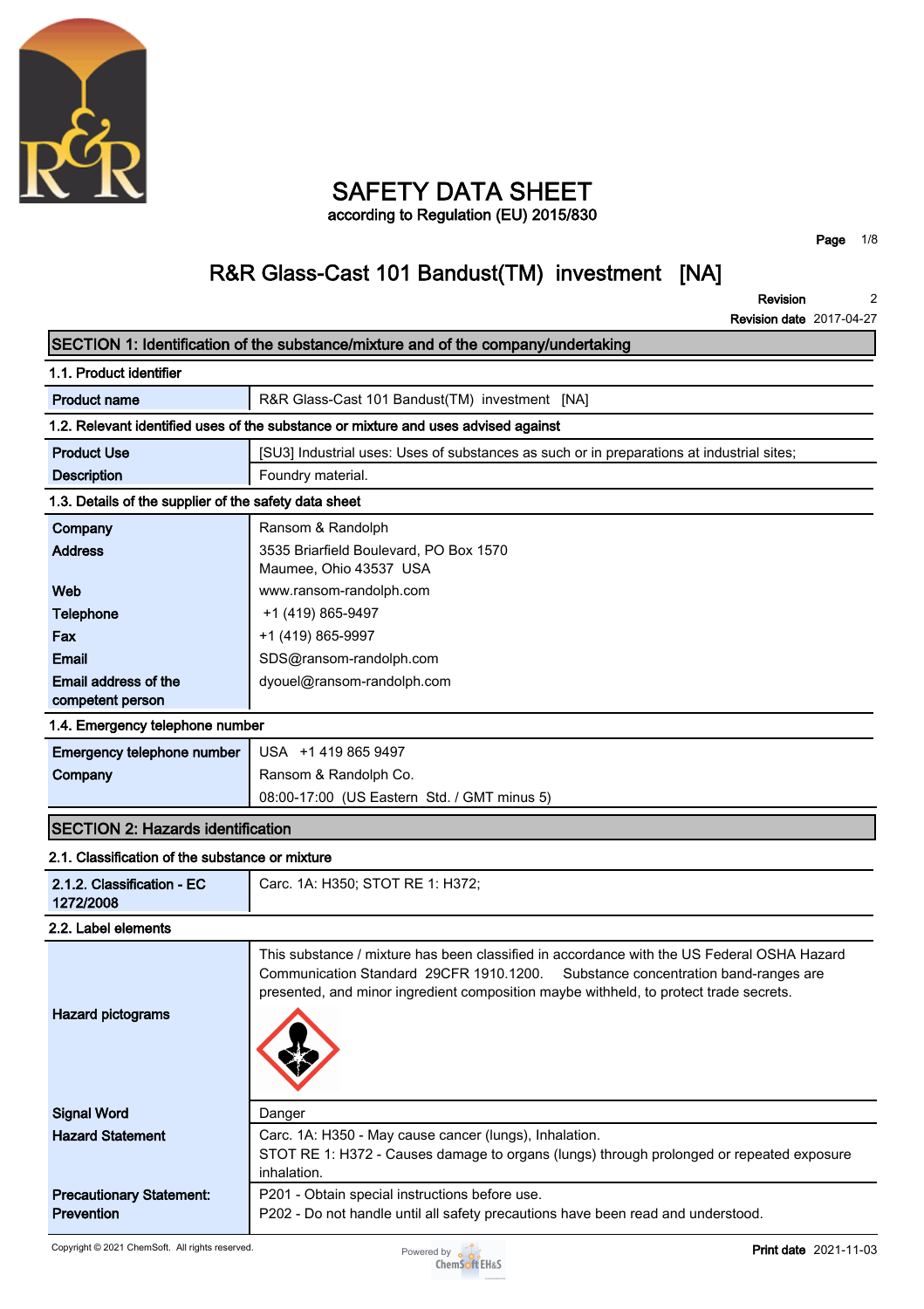**Revision 2**

**Revision date 2017-04-27**

| 2.2. Label elements                                |                                                                                                                                                                                                                                                             |
|----------------------------------------------------|-------------------------------------------------------------------------------------------------------------------------------------------------------------------------------------------------------------------------------------------------------------|
|                                                    | P260 - Do not breathe dust/fume/gas/mist/vapours/spray.<br>P264 - Wash (hands) thoroughly after handling.<br>P270 - Do no eat, drink or smoke when using this product.<br>P280 - Wear protective gloves/protective clothing/eye protection/face protection. |
| <b>Precautionary Statement:</b><br>Response        | P308+P313 - IF exposed or concerned: Get medical advice/attention.<br>P314 - Get medical advice/attention if you feel unwell.                                                                                                                               |
| <b>Precautionary Statement:</b><br><b>Storage</b>  | P405 - Store locked up.                                                                                                                                                                                                                                     |
| <b>Precautionary Statement:</b><br><b>Disposal</b> | P501 - Dispose of contents/container to local and national regulations                                                                                                                                                                                      |
| 2.3. Other hazards                                 |                                                                                                                                                                                                                                                             |
| Other hazards                                      | Product contains crystalline silica.                                                                                                                                                                                                                        |
|                                                    | P285 - In case of inadequate ventilation wear respiratory protection.                                                                                                                                                                                       |
| <b>Further information</b>                         |                                                                                                                                                                                                                                                             |
|                                                    | Not applicable. PBT and vPvB assessment.                                                                                                                                                                                                                    |

## **SECTION 3: Composition/information on ingredients**

### **3.2. Mixtures**

#### **EC 1272/2008**

| <b>Chemical Name</b>                       | Index No. | CAS No.    | EC No.    | <b>REACH Registration</b><br><b>Number</b> | Conc.<br>$(\%w/w)$ | Classification                               |
|--------------------------------------------|-----------|------------|-----------|--------------------------------------------|--------------------|----------------------------------------------|
| Calcium sulfate (Plaster of Paris)         |           | 26499-65-0 |           |                                            | $30 - 40%$         |                                              |
| silica (cristobalite conc. $\ge$ /= 1.0 %) |           | 14464-46-1 | 238-455-4 |                                            |                    | 30 - 40% Carc. 1A: H350; STOT RE 1:<br>H372: |
| quartz (conc. $>1.0\%$ )                   |           | 14808-60-7 | 238-878-4 |                                            |                    | 30 - 40% Carc. 1A: H350; STOT RE 1:<br>H372: |

#### **Further information**

**Full text for all Risk Phrases mentioned in this section are displayed in Section 16.**

### **SECTION 4: First aid measures**

#### **4.1. Description of first aid measures**

| <b>Inhalation</b>                                                               | Move the exposed person to fresh air.                                           |  |  |
|---------------------------------------------------------------------------------|---------------------------------------------------------------------------------|--|--|
| Eye contact                                                                     | Rinse immediately with plenty of water for 15 minutes holding the eyelids open. |  |  |
| <b>Skin contact</b>                                                             | Wash with soap and water.                                                       |  |  |
| Ingestion                                                                       | Drink 1 to 2 glasses of water. DO NOT INDUCE VOMITING.                          |  |  |
| 4.2. Most important symptoms and effects, both acute and delayed                |                                                                                 |  |  |
| Inhalation                                                                      | May cause irritation to respiratory system.                                     |  |  |
| Eye contact                                                                     | May cause irritation to eyes.                                                   |  |  |
| <b>Skin contact</b>                                                             | May cause irritation to skin.                                                   |  |  |
| Ingestion                                                                       | May cause irritation to mucous membranes.                                       |  |  |
| 4.3. Indication of any immediate medical attention and special treatment needed |                                                                                 |  |  |
| Inhalation                                                                      | Seek medical attention if irritation or symptoms persist.                       |  |  |
| Eye contact                                                                     | Seek medical attention if irritation or symptoms persist.                       |  |  |
| <b>Skin contact</b>                                                             | Seek medical attention if irritation or symptoms persist.                       |  |  |
| Ingestion                                                                       | Seek medical attention if irritation or symptoms persist.                       |  |  |
| <b>SECTION 5: Firefighting measures</b>                                         |                                                                                 |  |  |

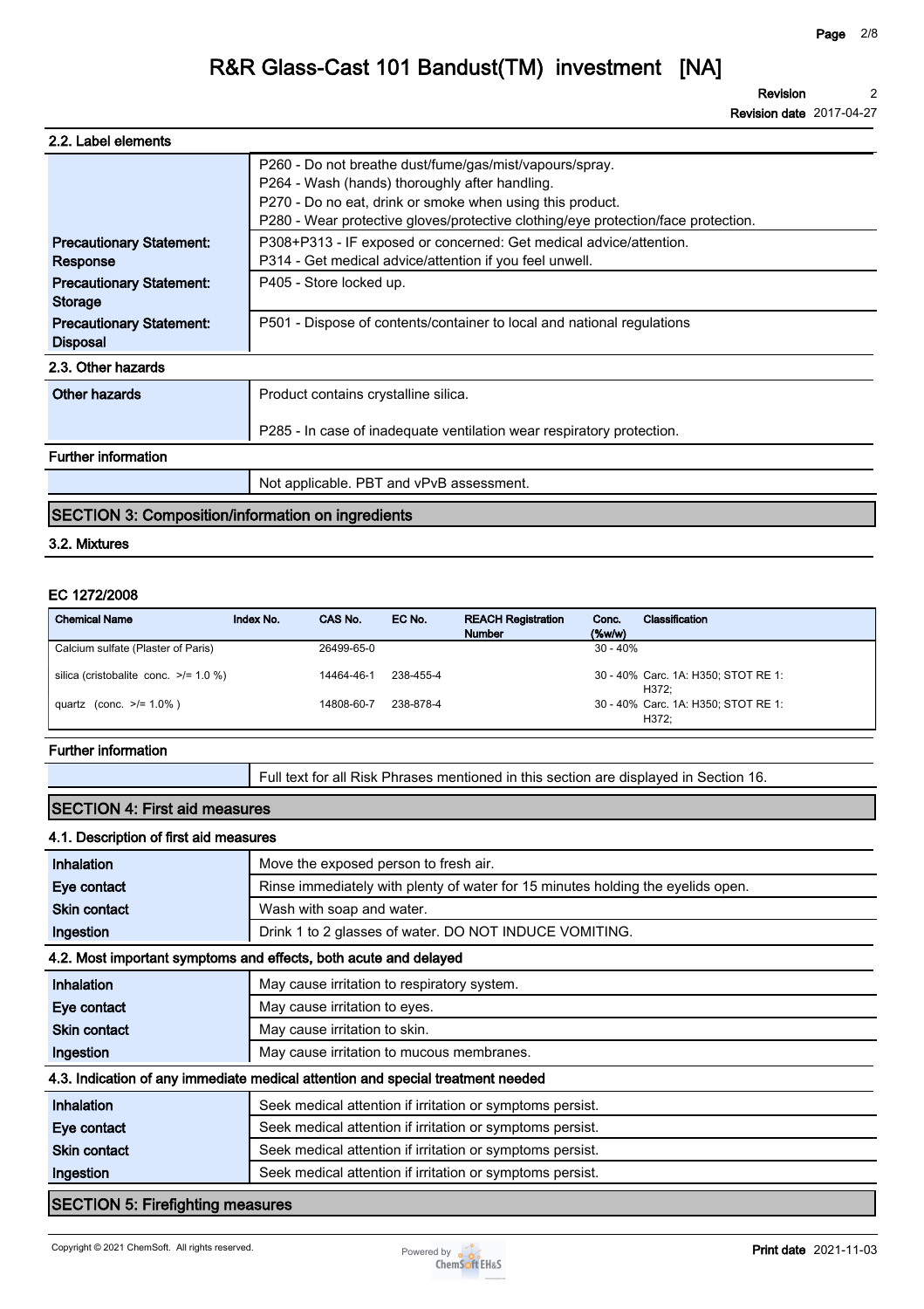**Revision 2**

**Revision date 2017-04-27**

| 5.1. Extinguishing media                                          |                                                                                                                 |                                                                                              |
|-------------------------------------------------------------------|-----------------------------------------------------------------------------------------------------------------|----------------------------------------------------------------------------------------------|
|                                                                   | Use extinguishing media appropriate to the surrounding fire conditions.                                         |                                                                                              |
| 5.2. Special hazards arising from the substance or mixture        |                                                                                                                 |                                                                                              |
|                                                                   | Burning produces irritating, toxic and obnoxious fumes.                                                         |                                                                                              |
| 5.3. Advice for firefighters                                      |                                                                                                                 |                                                                                              |
|                                                                   | Self-contained breathing apparatus. Wear suitable protective clothing.                                          |                                                                                              |
| <b>SECTION 6: Accidental release measures</b>                     |                                                                                                                 |                                                                                              |
|                                                                   | 6.1. Personal precautions, protective equipment and emergency procedures                                        |                                                                                              |
|                                                                   | Avoid raising dust. Wear suitable respiratory equipment when necessary.                                         |                                                                                              |
| 6.2. Environmental precautions                                    |                                                                                                                 |                                                                                              |
|                                                                   | No environmental requirements.                                                                                  |                                                                                              |
| 6.3. Methods and material for containment and cleaning up         |                                                                                                                 |                                                                                              |
|                                                                   |                                                                                                                 | Avoid raising dust. Clean the area using a vacuum cleaner. Transfer to suitable, labelled    |
|                                                                   | containers for disposal.                                                                                        |                                                                                              |
| 6.4. Reference to other sections                                  |                                                                                                                 |                                                                                              |
|                                                                   | See section [2, 8 & 13] for further information.                                                                |                                                                                              |
| <b>SECTION 7: Handling and storage</b>                            |                                                                                                                 |                                                                                              |
| 7.1. Precautions for safe handling                                |                                                                                                                 |                                                                                              |
|                                                                   | ventilation, wear suitable respiratory equipment.                                                               | Avoid raising dust. Ensure adequate ventilation of the working area. In case of insufficient |
|                                                                   | handling the product.                                                                                           | Do not eat, drink or smoke in areas where this product is used or stored. Wash hands after   |
| 7.2. Conditions for safe storage, including any incompatibilities |                                                                                                                 |                                                                                              |
|                                                                   | Keep containers tightly closed.                                                                                 |                                                                                              |
| 7.3. Specific end use(s)                                          |                                                                                                                 |                                                                                              |
|                                                                   | Foundry material.                                                                                               |                                                                                              |
| <b>SECTION 8: Exposure controls/personal protection</b>           |                                                                                                                 |                                                                                              |
| 8.1. Control parameters                                           |                                                                                                                 |                                                                                              |
|                                                                   |                                                                                                                 |                                                                                              |
|                                                                   | exposure limits - Crystalline Silica, Cristobalite -<br>fraction); 50 ug/m3 8-hr TWA PEL (respirable fraction). | 0.025 mg/m3 TWA ACGIH TLV (respirable                                                        |
|                                                                   | exposure limits - Crystalline Silica, quartz -<br>fraction); 50 ug/m3 8 hr - TWA PEL (respirable fraction).     | 0.025 mg/m3 TWA ACGIH TLV (respirable                                                        |
| 8.1.1. Exposure Limit Values                                      |                                                                                                                 |                                                                                              |
| Calcium sulfate (Plaster of Paris)                                | WEL 8-hr limit ppm: -                                                                                           | WEL 8-hr limit mg/m3: -                                                                      |
|                                                                   | WEL 15 min limit ppm: -                                                                                         | WEL 15 min limit mg/m3: -                                                                    |
|                                                                   |                                                                                                                 |                                                                                              |
|                                                                   | WEL 8-hr limit mg/m3 total 10                                                                                   | WEL 15 min limit mg/m3 total -                                                               |
|                                                                   | inhalable dust:<br>WEL 8-hr limit mg/m3 total 4                                                                 | inhalable dust:<br>WEL 15 min limit mg/m3 total -                                            |

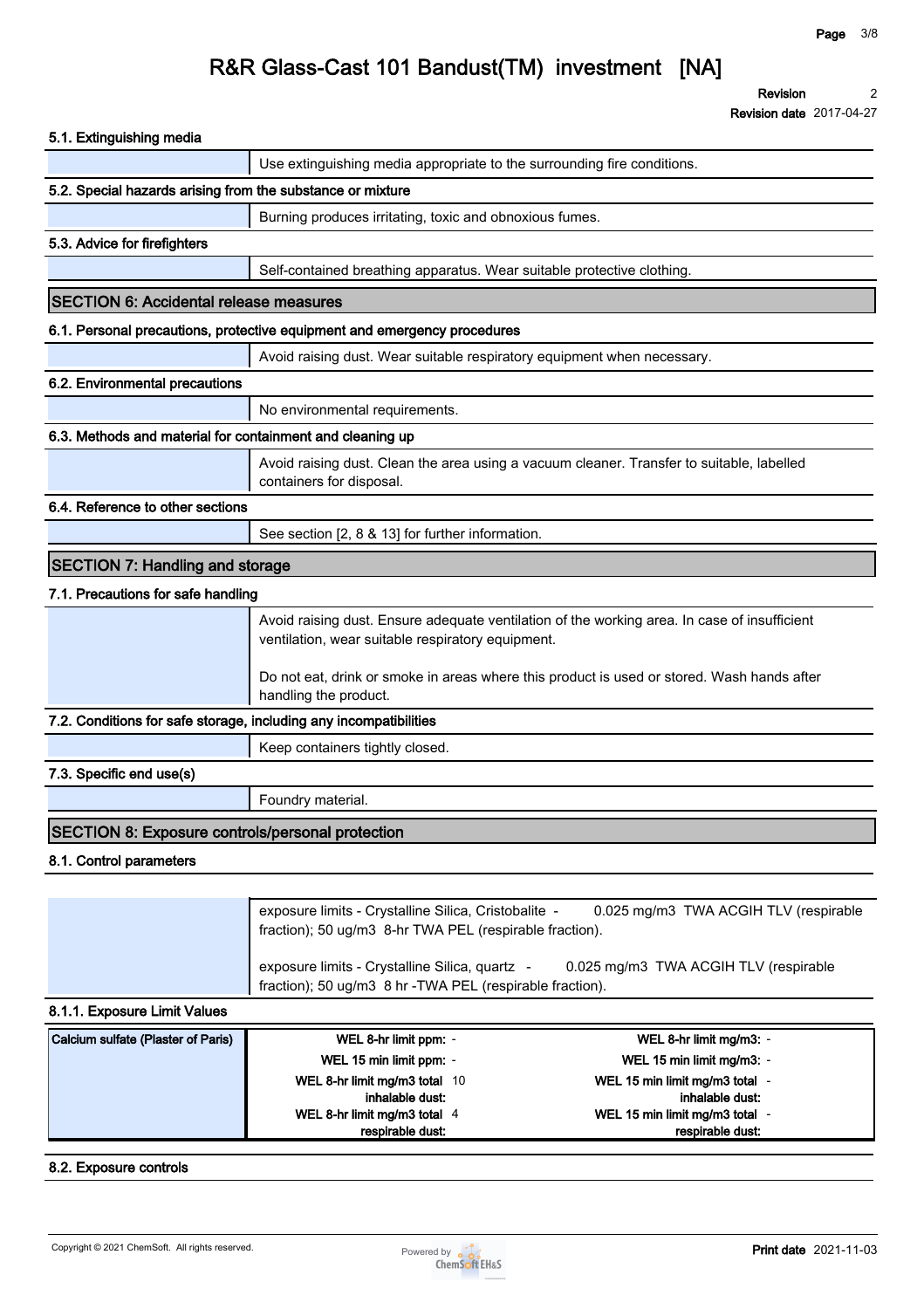**Revision Revision date 2017-04-27 2**

### **8.2. Exposure controls**

| 8.2.1. Appropriate engineering<br>controls | Ensure adequate ventilation of the working area.                                        |
|--------------------------------------------|-----------------------------------------------------------------------------------------|
| 8.2.2. Individual protection<br>measures   | Protective clothing.                                                                    |
| Eye / face protection                      | In case of splashing, wear:. Approved safety goggles. safety glasses with side-shields. |
| Skin protection -<br>Handprotection        | Wear suitable gloves.                                                                   |
| Respiratory protection                     | Suitable respiratory equipment.                                                         |
| 8.2.3. Environmental exposure<br>controls  | Not normally required.                                                                  |
| Occupational exposure<br>controls          | Appropriate local exhaust ventilation is required.                                      |
|                                            |                                                                                         |

# **SECTION 9: Physical and chemical properties**

### **9.1. Information on basic physical and chemical properties**

| Appearance   Powder                            |                                         |
|------------------------------------------------|-----------------------------------------|
|                                                | Colour   Off white                      |
| Odour Slight                                   |                                         |
|                                                | $pH$ 6 - 8                              |
| Relative density 2.5                           |                                         |
| <b>Partition coefficient</b> No data available |                                         |
|                                                | Viscosity   No data available           |
|                                                | Melting point   No data available       |
|                                                | <b>Freezing Point   Not applicable.</b> |
| Initial boiling point Not applicable.          |                                         |
|                                                | <b>Flash point</b> Not applicable.      |
| Flammability (solid, gas) Not applicable.      |                                         |
| Vapour pressure   Not applicable.              |                                         |
|                                                | Vapour density   Not applicable.        |
| <b>Explosive properties</b> Not applicable.    |                                         |
| Oxidising properties   Not applicable.         |                                         |
| Autoignition temperature   Not applicable.     |                                         |
|                                                | Fat Solubility   Not applicable.        |
| Odour threshold   Not applicable.              |                                         |
|                                                | Solubility   Miscible in water          |

### **9.2. Other information**

|                                       | <b>Conductivity</b> No data available |
|---------------------------------------|---------------------------------------|
|                                       | Surface tension   No data available   |
| Benzene Content   Not applicable.     |                                       |
|                                       | Lead content   Not applicable.        |
| VOC (Volatile organic Not applicable. |                                       |
| compounds)                            |                                       |
|                                       | Gas group Not applicable.             |

# **SECTION 10: Stability and reactivity**

### **10.1. Reactivity**

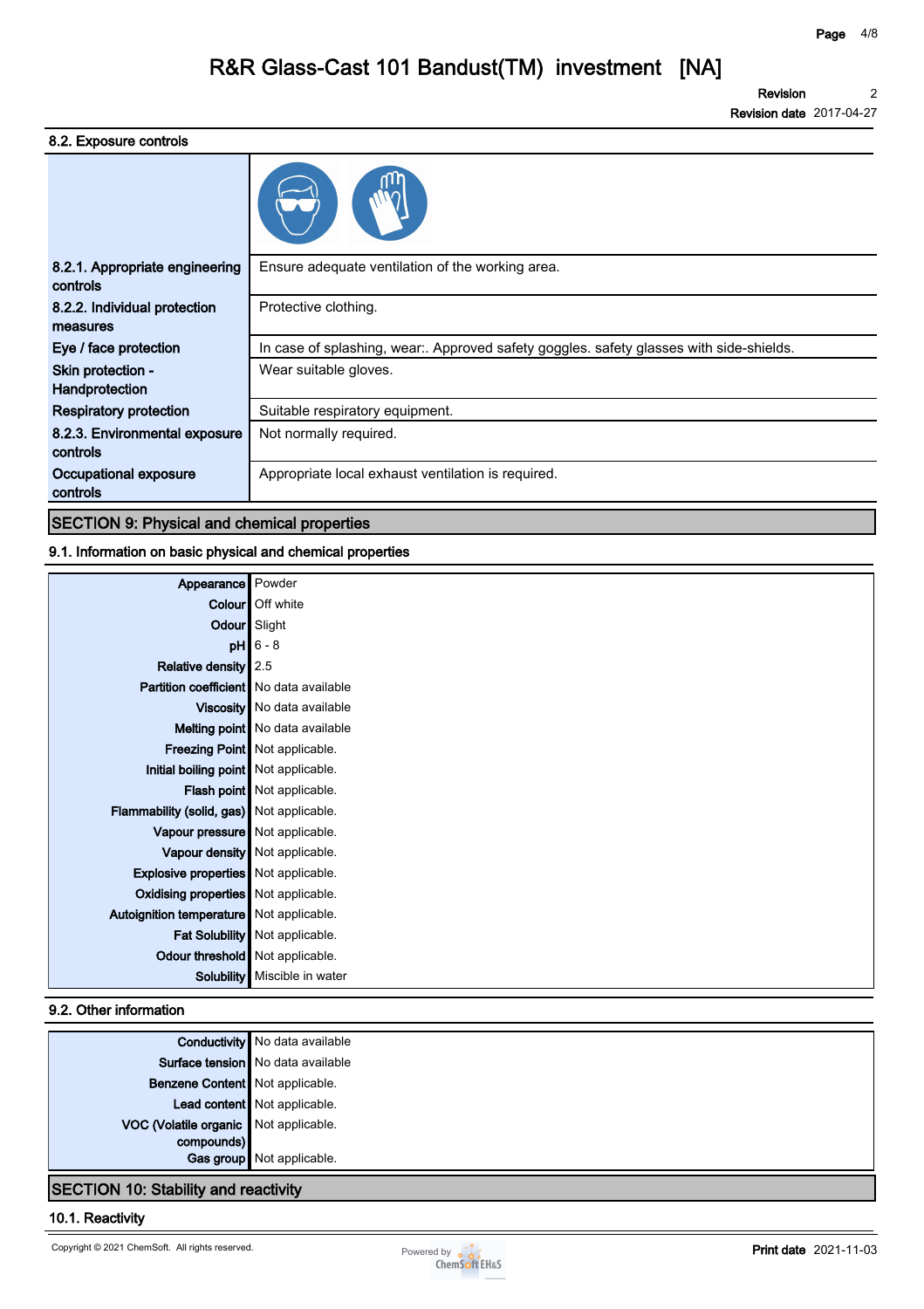**Revision 2**

**Revision date 2017-04-27**

| 10.1. Reactivity                                                       |                                                                                                                                                                                                                                                                                                                                                                                                                                                                                                                                                                                                                                                                                                                                                                                                                                                                                                                                                                                                                                                                                                                                                                                                                                                                                                                                                                                                                                                                                                                                                                                                                                                                                                             |
|------------------------------------------------------------------------|-------------------------------------------------------------------------------------------------------------------------------------------------------------------------------------------------------------------------------------------------------------------------------------------------------------------------------------------------------------------------------------------------------------------------------------------------------------------------------------------------------------------------------------------------------------------------------------------------------------------------------------------------------------------------------------------------------------------------------------------------------------------------------------------------------------------------------------------------------------------------------------------------------------------------------------------------------------------------------------------------------------------------------------------------------------------------------------------------------------------------------------------------------------------------------------------------------------------------------------------------------------------------------------------------------------------------------------------------------------------------------------------------------------------------------------------------------------------------------------------------------------------------------------------------------------------------------------------------------------------------------------------------------------------------------------------------------------|
|                                                                        | Not applicable.                                                                                                                                                                                                                                                                                                                                                                                                                                                                                                                                                                                                                                                                                                                                                                                                                                                                                                                                                                                                                                                                                                                                                                                                                                                                                                                                                                                                                                                                                                                                                                                                                                                                                             |
| 10.2. Chemical stability                                               |                                                                                                                                                                                                                                                                                                                                                                                                                                                                                                                                                                                                                                                                                                                                                                                                                                                                                                                                                                                                                                                                                                                                                                                                                                                                                                                                                                                                                                                                                                                                                                                                                                                                                                             |
|                                                                        | Stable under normal conditions.                                                                                                                                                                                                                                                                                                                                                                                                                                                                                                                                                                                                                                                                                                                                                                                                                                                                                                                                                                                                                                                                                                                                                                                                                                                                                                                                                                                                                                                                                                                                                                                                                                                                             |
| 10.3. Possibility of hazardous reactions                               |                                                                                                                                                                                                                                                                                                                                                                                                                                                                                                                                                                                                                                                                                                                                                                                                                                                                                                                                                                                                                                                                                                                                                                                                                                                                                                                                                                                                                                                                                                                                                                                                                                                                                                             |
|                                                                        | No Significant Hazard.                                                                                                                                                                                                                                                                                                                                                                                                                                                                                                                                                                                                                                                                                                                                                                                                                                                                                                                                                                                                                                                                                                                                                                                                                                                                                                                                                                                                                                                                                                                                                                                                                                                                                      |
| 10.4. Conditions to avoid                                              |                                                                                                                                                                                                                                                                                                                                                                                                                                                                                                                                                                                                                                                                                                                                                                                                                                                                                                                                                                                                                                                                                                                                                                                                                                                                                                                                                                                                                                                                                                                                                                                                                                                                                                             |
|                                                                        | Moisture.                                                                                                                                                                                                                                                                                                                                                                                                                                                                                                                                                                                                                                                                                                                                                                                                                                                                                                                                                                                                                                                                                                                                                                                                                                                                                                                                                                                                                                                                                                                                                                                                                                                                                                   |
| 10.5. Incompatible materials                                           |                                                                                                                                                                                                                                                                                                                                                                                                                                                                                                                                                                                                                                                                                                                                                                                                                                                                                                                                                                                                                                                                                                                                                                                                                                                                                                                                                                                                                                                                                                                                                                                                                                                                                                             |
|                                                                        |                                                                                                                                                                                                                                                                                                                                                                                                                                                                                                                                                                                                                                                                                                                                                                                                                                                                                                                                                                                                                                                                                                                                                                                                                                                                                                                                                                                                                                                                                                                                                                                                                                                                                                             |
|                                                                        | No Significant Hazard.                                                                                                                                                                                                                                                                                                                                                                                                                                                                                                                                                                                                                                                                                                                                                                                                                                                                                                                                                                                                                                                                                                                                                                                                                                                                                                                                                                                                                                                                                                                                                                                                                                                                                      |
| 10.6. Hazardous decomposition products                                 |                                                                                                                                                                                                                                                                                                                                                                                                                                                                                                                                                                                                                                                                                                                                                                                                                                                                                                                                                                                                                                                                                                                                                                                                                                                                                                                                                                                                                                                                                                                                                                                                                                                                                                             |
|                                                                        | Hazardous Decomposition Products (silica):<br>Crystalline silica will dissolve in hydrofluoric acid<br>and produce silicone tetrafluoride. Reaction with water or acids generates heat.                                                                                                                                                                                                                                                                                                                                                                                                                                                                                                                                                                                                                                                                                                                                                                                                                                                                                                                                                                                                                                                                                                                                                                                                                                                                                                                                                                                                                                                                                                                     |
| <b>SECTION 11: Toxicological information</b>                           |                                                                                                                                                                                                                                                                                                                                                                                                                                                                                                                                                                                                                                                                                                                                                                                                                                                                                                                                                                                                                                                                                                                                                                                                                                                                                                                                                                                                                                                                                                                                                                                                                                                                                                             |
| 11.1. Information on toxicological effects                             |                                                                                                                                                                                                                                                                                                                                                                                                                                                                                                                                                                                                                                                                                                                                                                                                                                                                                                                                                                                                                                                                                                                                                                                                                                                                                                                                                                                                                                                                                                                                                                                                                                                                                                             |
| <b>Acute toxicity</b>                                                  | Based on available data, the classification criteria are not met.                                                                                                                                                                                                                                                                                                                                                                                                                                                                                                                                                                                                                                                                                                                                                                                                                                                                                                                                                                                                                                                                                                                                                                                                                                                                                                                                                                                                                                                                                                                                                                                                                                           |
| Skin corrosion/irritation                                              | Prolonged or repeated exposure may cause irritation to skin and mucous membranes.                                                                                                                                                                                                                                                                                                                                                                                                                                                                                                                                                                                                                                                                                                                                                                                                                                                                                                                                                                                                                                                                                                                                                                                                                                                                                                                                                                                                                                                                                                                                                                                                                           |
| Serious eye damage/irritation                                          | No irritation expected.                                                                                                                                                                                                                                                                                                                                                                                                                                                                                                                                                                                                                                                                                                                                                                                                                                                                                                                                                                                                                                                                                                                                                                                                                                                                                                                                                                                                                                                                                                                                                                                                                                                                                     |
| Respiratory or skin<br>sensitisation                                   | No sensitizaton effects reported.                                                                                                                                                                                                                                                                                                                                                                                                                                                                                                                                                                                                                                                                                                                                                                                                                                                                                                                                                                                                                                                                                                                                                                                                                                                                                                                                                                                                                                                                                                                                                                                                                                                                           |
| Germ cell mutagenicity                                                 | No mutagenic effects reported.                                                                                                                                                                                                                                                                                                                                                                                                                                                                                                                                                                                                                                                                                                                                                                                                                                                                                                                                                                                                                                                                                                                                                                                                                                                                                                                                                                                                                                                                                                                                                                                                                                                                              |
| Carcinogenicity                                                        | Known Human Carcinogens (Category 1).                                                                                                                                                                                                                                                                                                                                                                                                                                                                                                                                                                                                                                                                                                                                                                                                                                                                                                                                                                                                                                                                                                                                                                                                                                                                                                                                                                                                                                                                                                                                                                                                                                                                       |
| Reproductive toxicity                                                  | No observed effect level. No observed effect concentration.                                                                                                                                                                                                                                                                                                                                                                                                                                                                                                                                                                                                                                                                                                                                                                                                                                                                                                                                                                                                                                                                                                                                                                                                                                                                                                                                                                                                                                                                                                                                                                                                                                                 |
| STOT-single exposure                                                   | No known adverse health effects.                                                                                                                                                                                                                                                                                                                                                                                                                                                                                                                                                                                                                                                                                                                                                                                                                                                                                                                                                                                                                                                                                                                                                                                                                                                                                                                                                                                                                                                                                                                                                                                                                                                                            |
| STOT-repeated exposure                                                 | Chronic effects<br>Prolonged inhalation of respirable crystalline silica<br>In 1997, the International Agency for Research on Cancer (IARC) concluded that crystalline silica<br>inhaled from occupational sources can cause lung cancer in humans. However it pointed out that<br>not all industrial circumstances, nor all crystalline silica types, were to be incriminated. (IARC<br>Monographs on the evaluation of the carcinogenic risks of chemicals to humans, Silica, silicates<br>dust and organic fibers, 1997, Vol. 68, IARC, Lyon, France). In June 2003, the European<br>Commission's Scientific Committee for Occupational Exposure Limits (SCOEL) concluded:<br>"that the main effect in humans of the inhalation of respirable crystalline silica is silicosis. There is<br>sufficient information to conclude that the relative lung cancer risk is increased in persons with<br>silicosis (and apparently, not in employees without silicosis exposed to silica dust in quarries and<br>in the ceramic industry). Therefore, preventing the onset of silicosis will also reduce the cancer<br>risk. Since a clear threshold for silicosis development cannot be identified, any reduction of<br>exposure will reduce the risk of silicosis."<br>(SCOEL SUM Doc 94-final on respirable crystalline silica, June 2003)<br>There is a body of evidence supporting the fact that increased cancer risk would be limited to<br>people already suffering from silicosis. Worker protection against silicosis should be assured by<br>respecting the existing regulatory occupational exposure limits and implementing additional risk<br>management measures where required (see Section 16). |
| <b>Aspiration hazard</b>                                               | No Significant Hazard.                                                                                                                                                                                                                                                                                                                                                                                                                                                                                                                                                                                                                                                                                                                                                                                                                                                                                                                                                                                                                                                                                                                                                                                                                                                                                                                                                                                                                                                                                                                                                                                                                                                                                      |
| Repeated or prolonged<br>exposure<br>11.1.4. Toxicological Information | Inhalation may cause coughing, tightness of the chest and irritation of the respiratory system.                                                                                                                                                                                                                                                                                                                                                                                                                                                                                                                                                                                                                                                                                                                                                                                                                                                                                                                                                                                                                                                                                                                                                                                                                                                                                                                                                                                                                                                                                                                                                                                                             |

**Not applicable.**

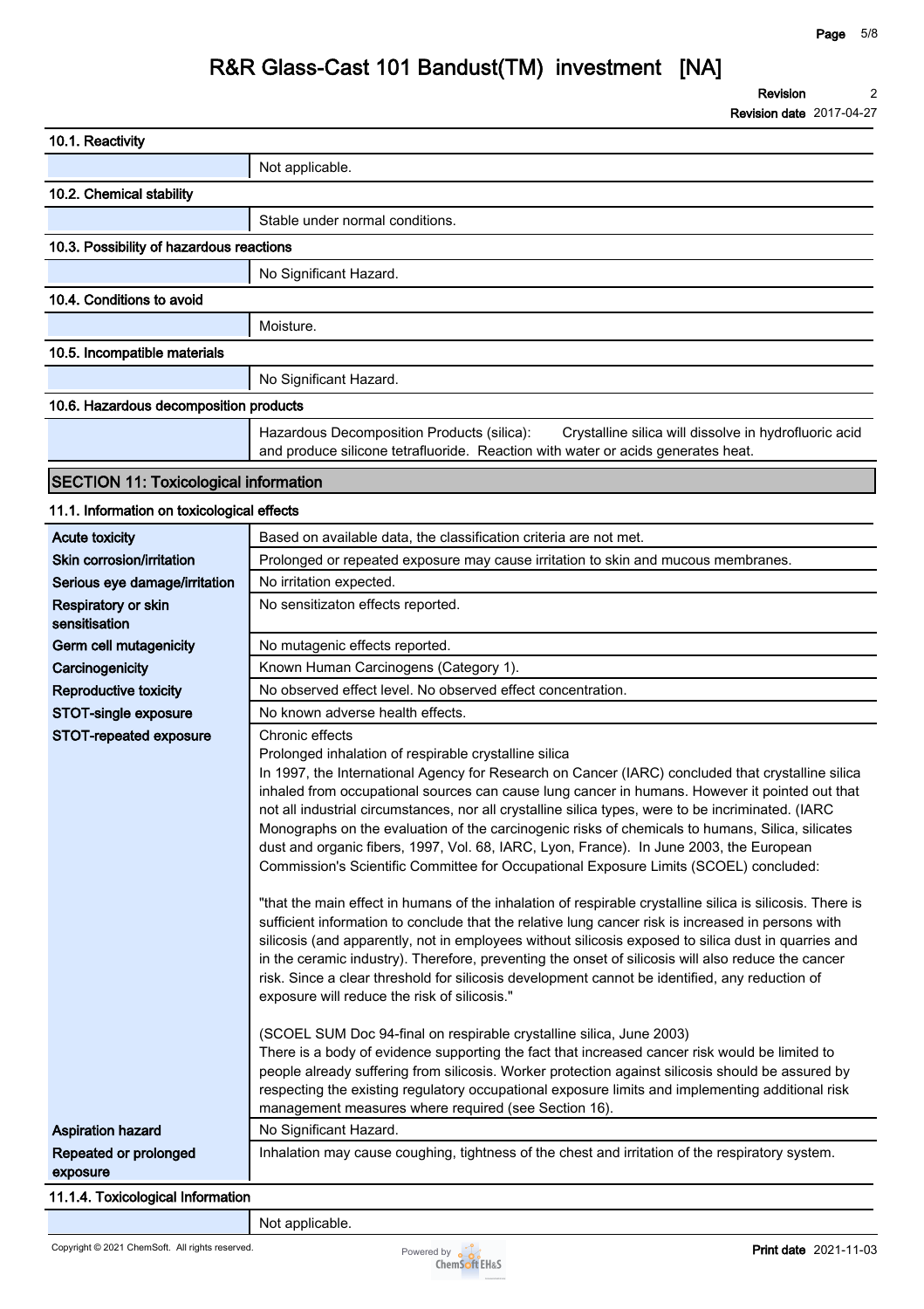**Revision 2**

**Revision date 2017-04-27**

| <b>SECTION 12: Ecological information</b>  |                                                                                |  |  |
|--------------------------------------------|--------------------------------------------------------------------------------|--|--|
| 12.1. Toxicity                             |                                                                                |  |  |
|                                            | No data available                                                              |  |  |
| 12.2. Persistence and degradability        |                                                                                |  |  |
|                                            | No data is available on this product.                                          |  |  |
| 12.3. Bioaccumulative potential            |                                                                                |  |  |
|                                            |                                                                                |  |  |
|                                            | Does not bioaccumulate.                                                        |  |  |
| <b>Partition coefficient</b>               |                                                                                |  |  |
|                                            | <b>R&amp;R Glass-Cast 101</b> No data available<br>Bandust(TM) investment [NA] |  |  |
| 12.4. Mobility in soil                     |                                                                                |  |  |
|                                            | Not determined.                                                                |  |  |
| 12.5. Results of PBT and vPvB assessment   |                                                                                |  |  |
|                                            | Not determined.                                                                |  |  |
| 12.6. Other adverse effects                |                                                                                |  |  |
|                                            | Not applicable.                                                                |  |  |
| <b>SECTION 13: Disposal considerations</b> |                                                                                |  |  |
| 13.1. Waste treatment methods              |                                                                                |  |  |
|                                            | Dispose of in compliance with all. local and national regulations.             |  |  |
| <b>Disposal methods</b>                    |                                                                                |  |  |
|                                            | Contact a licensed waste disposal company.                                     |  |  |
| Disposal of packaging                      |                                                                                |  |  |
|                                            | Empty containers can be sent for disposal or recycling.                        |  |  |
| <b>SECTION 14: Transport information</b>   |                                                                                |  |  |
| 14.1. UN number                            |                                                                                |  |  |
|                                            | The product is not classified as dangerous for carriage.                       |  |  |
| 14.2. UN proper shipping name              |                                                                                |  |  |
|                                            | The product is not classified as dangerous for carriage.                       |  |  |
| 14.3. Transport hazard class(es)           |                                                                                |  |  |
|                                            | The product is not classified as dangerous for carriage.                       |  |  |
| 14.4. Packing group                        |                                                                                |  |  |
|                                            | The product is not classified as dangerous for carriage.                       |  |  |
| 14.5. Environmental hazards                |                                                                                |  |  |
|                                            | The product is not classified as dangerous for carriage.                       |  |  |
| 14.6. Special precautions for user         |                                                                                |  |  |
|                                            | The product is not classified as dangerous for carriage.                       |  |  |
|                                            | 14.7. Transport in bulk according to Annex II of MARPOL 73/78 and the IBC Code |  |  |
|                                            | The product is not classified as dangerous for carriage.                       |  |  |
| <b>Further information</b>                 |                                                                                |  |  |
|                                            | The product is not classified as dangerous for carriage.                       |  |  |

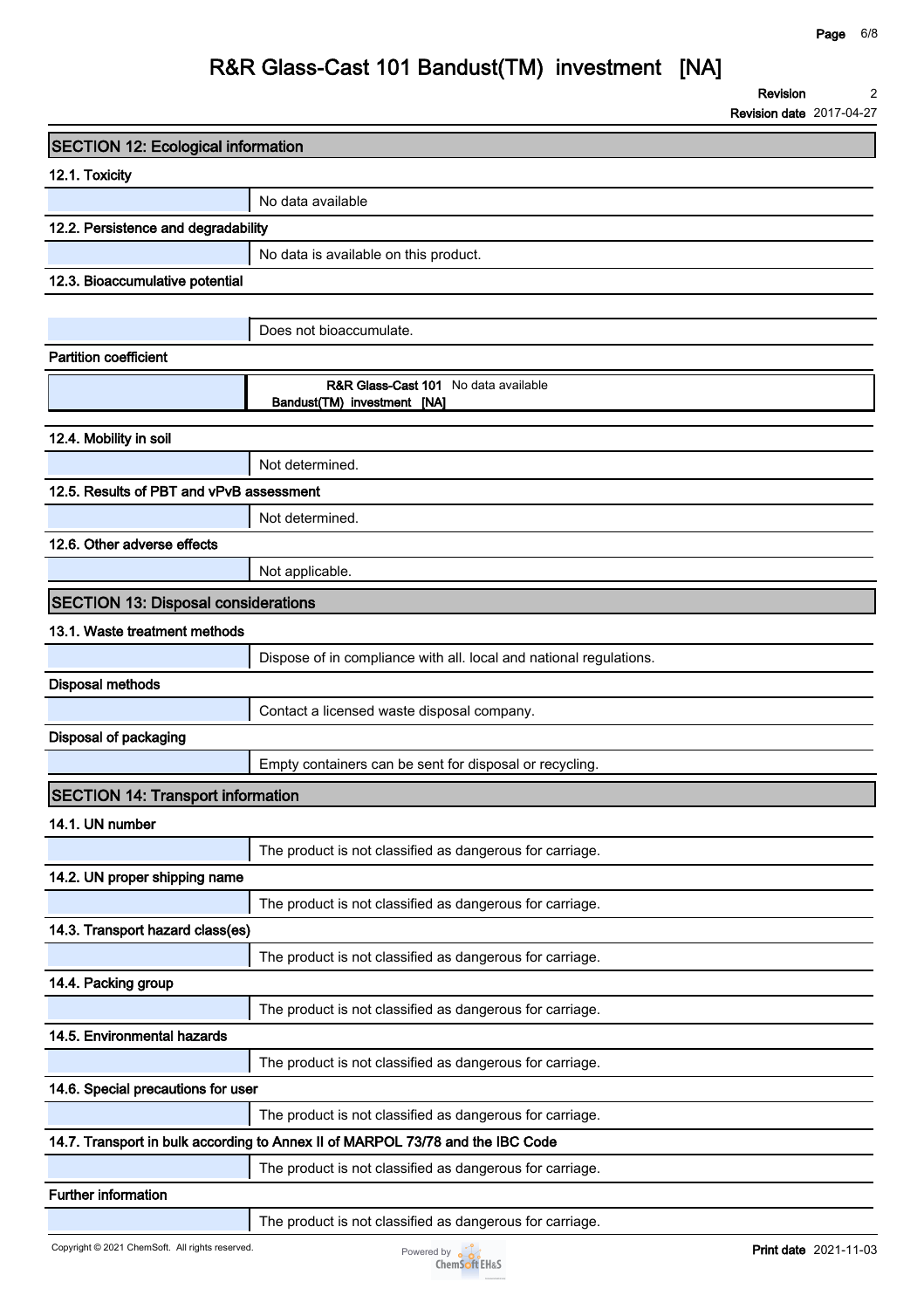**Revision 2**

**Revision date 2017-04-27**

# **SECTION 15: Regulatory information**

|                                                 | 15.1. Safety, health and environmental regulations/legislation specific for the substance or mixture                                                                                                                                                                         |  |  |
|-------------------------------------------------|------------------------------------------------------------------------------------------------------------------------------------------------------------------------------------------------------------------------------------------------------------------------------|--|--|
| <b>Regulations</b>                              | U.S. FEDERAL REGULATIONS: GB-2 investment. CERCLA 103 Reportable Quantity: Bandust is<br>not subject to CERCLA reporting requirements. Many states have more stringent release reporting<br>requirements. Report spills required under federal, state and local regulations. |  |  |
|                                                 | <b>SARA TITLE III:</b><br>Hazard Category For Section 311/312: Chronic health                                                                                                                                                                                                |  |  |
|                                                 | Section 313 Toxic Chemicals: This product contains the following chemicals subject to Annual<br>Release Reporting Requirements Under SARA Title III, Section 313 (40 CFR 372): None                                                                                          |  |  |
|                                                 | Section 302 Extremely Hazardous Substances (TPQ): None                                                                                                                                                                                                                       |  |  |
|                                                 | EPA Toxic Substances Control Act (TSCA) Status: All of the components of this product are listed<br>on the TSCA inventory.                                                                                                                                                   |  |  |
|                                                 | <b>U.S. STATE REGULATIONS</b>                                                                                                                                                                                                                                                |  |  |
|                                                 | California Proposition 65: This product contains the following substances known to the State of<br>California to cause cancer: Crystalline Silica as Quartz and Cristobalite (< 80 %);                                                                                       |  |  |
|                                                 | INTERNATIONAL REGULATIONS:                                                                                                                                                                                                                                                   |  |  |
|                                                 | Canadian Environmental Protection Act: All of the components in this product are listed on the<br>Domestic Substances List (DSL).                                                                                                                                            |  |  |
|                                                 | Canadian WHMIS Classification: Class D2A (Chronic toxic effects), D2A (Carcinogenicity).                                                                                                                                                                                     |  |  |
| $\overline{AB}$ $\overline{CD}$ $\overline{CD}$ |                                                                                                                                                                                                                                                                              |  |  |

#### **15.2. Chemical safety assessment**

**No data is available on this product.**

## **SECTION 16: Other information**

#### **Other information**

| <b>Revision</b>              | This document differs from the previous version in the following areas<br>2 - 2.1. Classification of the substance or mixture.<br>2 - 2.1.2. Classification - EC 1272/2008.<br>2 - 2.2. Label elements.<br>2 - Hazard Statement.<br>2 - Precautionary Statement: Prevention.<br>2 - Precautionary Statement: Response.<br>2 - Precautionary Statement: Storage.<br>8 - 8.1. Control parameters.<br>15 - Labelling. |
|------------------------------|--------------------------------------------------------------------------------------------------------------------------------------------------------------------------------------------------------------------------------------------------------------------------------------------------------------------------------------------------------------------------------------------------------------------|
|                              | 15 - Hazard Statement.                                                                                                                                                                                                                                                                                                                                                                                             |
|                              | 15 - Regulations.                                                                                                                                                                                                                                                                                                                                                                                                  |
| Text of Hazard Statements in | Carc. 1A: H350 - May cause cancer.                                                                                                                                                                                                                                                                                                                                                                                 |
| Section 3                    | STOT RE 1: H372 - Causes damage to organs through prolonged or repeated exposure.                                                                                                                                                                                                                                                                                                                                  |
| <b>Further information</b>   |                                                                                                                                                                                                                                                                                                                                                                                                                    |
|                              | Training<br>Workers must be informed of the presence of crystalline silica and trained in the proper use and<br>handling of this product as required under applicable regulations.                                                                                                                                                                                                                                 |

**The information supplied in this Safety Data Sheet is designed only as guidance for the safe use, storage and handling of the product. This information is correct to the best of our knowledge and**